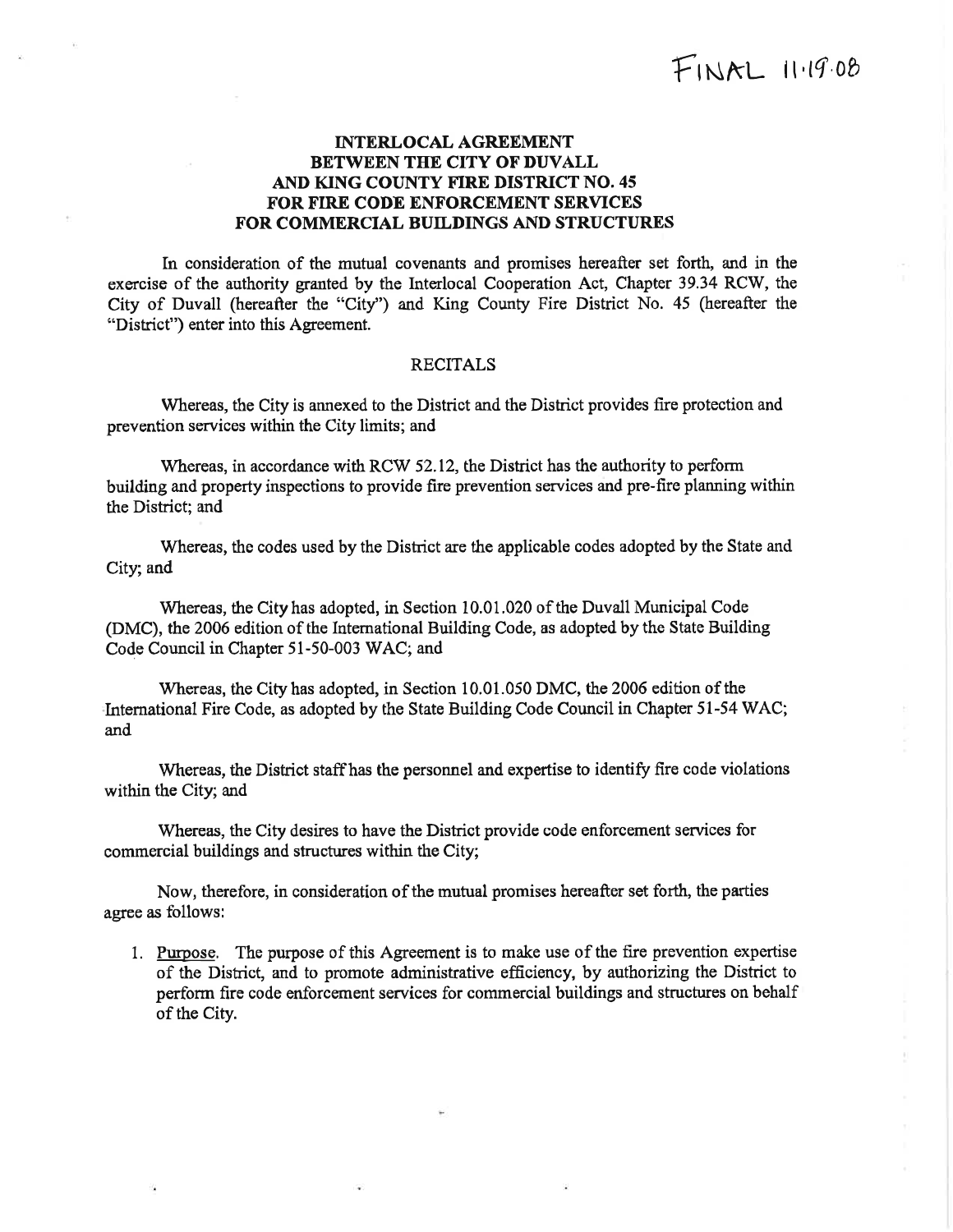## 2. Responsibilities.

- A. The City, in consultation with the District, agrees to amend Chapter 2.24 DMC (attached hereto as Exhibit "4") in order to add provisions: authorizing the District to perform enforcement of the fire code for commercial buildings and structures; establishing appropriate fees and/or penalties; and including such other provisions as may be necessary to carry out the intent of this Agreement. The fee schedule will be reviewed annually and amended as needed to reflect actual costs incurred by the District in providing the defined services.
- B. The Diskict shall perform inspections of all commercial buildings and structures within the City, and issue permits where required by code, pursuant to a schedule agreed upon by the parties. In performing such inspections, the District may issue a notice of civil infraction on behalf of the City to any property owner found to have violated the City Code insofar as the violation relates to fire protection or fire prevention. The District shall also notify the City finsert the City position, e.g. "building official"] of any such violations of City Code.
- C. In situations where code issues are complex and/or subject to interpretation, the District inspector may consult with the City Building Official to develop a mutually acceptable solution. If a mutually acceptable solution cannot be agreed upon within <sup>a</sup> reasonable period of time, and after a good faith effort to do so, then the City's interpretation of the code shall apply.
- D. The City will provide the process for appeal of any code interpretations made by the District inspectors and the process for any civil infractions issued.
- 3. Consideration. As consideration for the services provided by the District, the City shall compensate the District as follows: All fees for permits/inspections shall be collected by the District and used to offset the District's cost for the provision of the defined services.
- 4. Duration and Termination. This Agreement shall remain in effect from date of execution until three years past the signing date. This Agreement may be terminated by either party upon written notice by the terminating party to the other party at least 90 days in advance of the termination date, unless a shorter termination date is mutually agreed upon by both parties.
- 5. Indemnification. Each party to this Agreement agrees to defend, indemnify and hold harmless the other party and its officers, employees, agents and elected officials from and against any claim, damage, liability, judgment, cost, penalty, and attorney's fees arising from the performance of this Agreement to the extent of each party's own negligence.

In executing this Agreement, the City does not assume liability or responsibility for, or in any way release, the District from any liability or responsibility which arises in whole or in part from the existence or effect of the Districts policies, rules or regulations. If any cause, claim, suit, action, or administrative proceeding is commenced in which the enforceability and/or validity of any such policy, rule or regulation is at issue, the District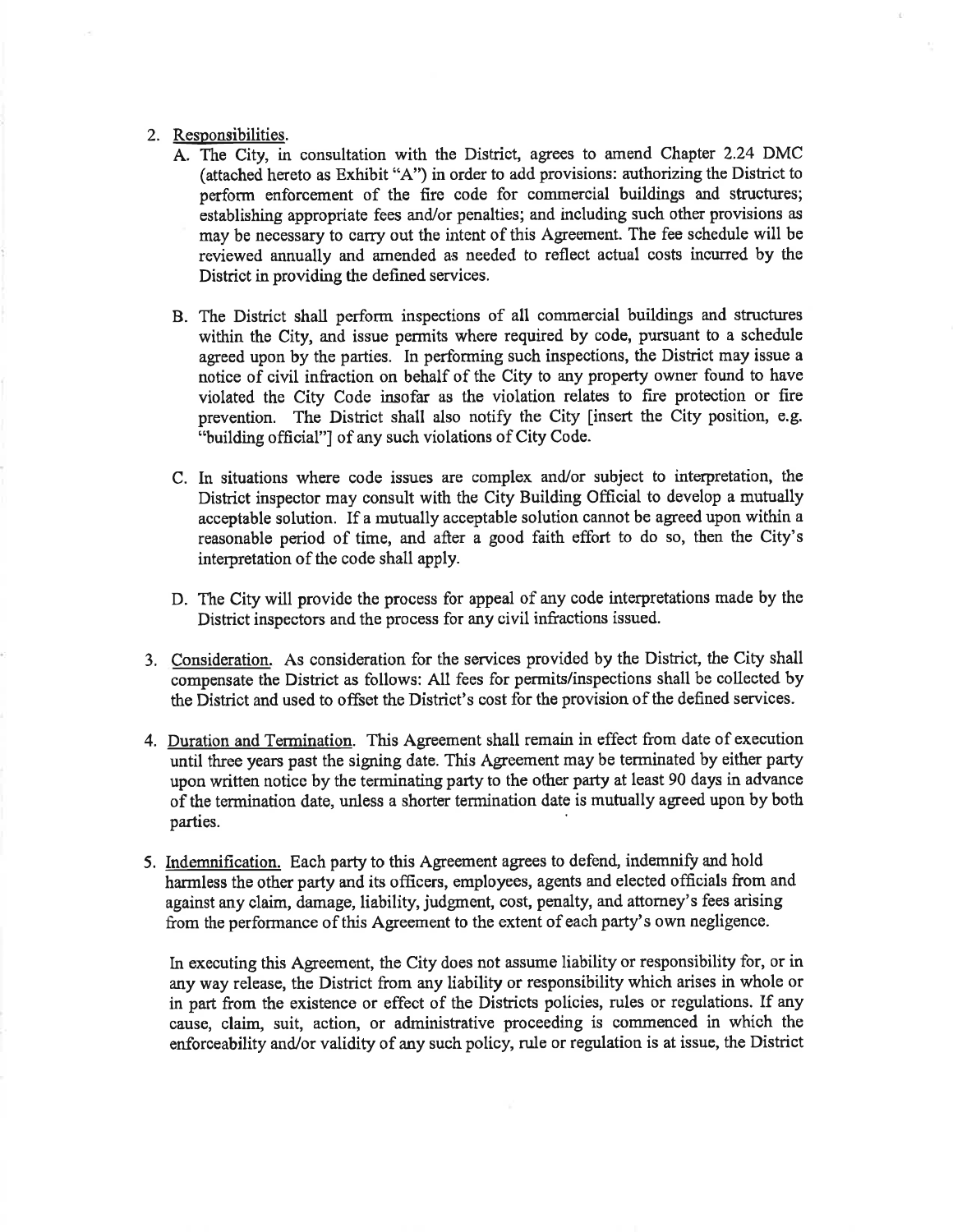shall defend the same at its sole expense and, if judgment is entered or damages are awarded against the District, the District shall fully satisfy the same including all chargeable costs and reasonable attorney's fees.

In executing this Agreement, the District does not assume liability or responsibility for, or in any way release, the City from any liability or responsibility which arises in whole or in part from the existence or effect of the City's policies, rules, regulations, ordinances, or fire or building code amendments. If any cause, claim, suit, action, or administrative proceeding is commenced in which the enforceability and/or validity of any such policy, rule, regulation, ordinance, or amendment is at issue, the City shall defend the same at its sole expense and, if judgment is entered or damages are awarded against the City, the City shall fully satisfy the same including all chargeable costs and reasonable attomey's fees.

## 6. General Provisions.

- a. This Agreement constitutes the entire agreement between the parties, and both parties acknowledge that there are no other agreements oral or otherwise that have not been fully set forth in the text of this Agreement.
- b. The parties agree that this Agreement cannot be amended or modified without the written concurrence of both parties.
- c. If any provision or a portion of this Agreement is held to be unconstitutional, invalid or unenforceable, the City shall have the right, at its option, to declare the Agreement void and enter into negotiations with the District for execution of <sup>a</sup> new Agreement.

7. Notice. Any notices required to be given by one party to the other shall be delivered to the following parties at the following addresses:

> City Clerk City of Duvall 15535 Main Street NE P.O. Box 1300 Duvall, WA 98019

[Fill in District info]

Any notices may either be delivered personally to the address above or may be deposited in the United States mail, postage prepaid, to the address above. Any notice so posted in the United States mail shall be deemed received three (3) days after the date of mailing.